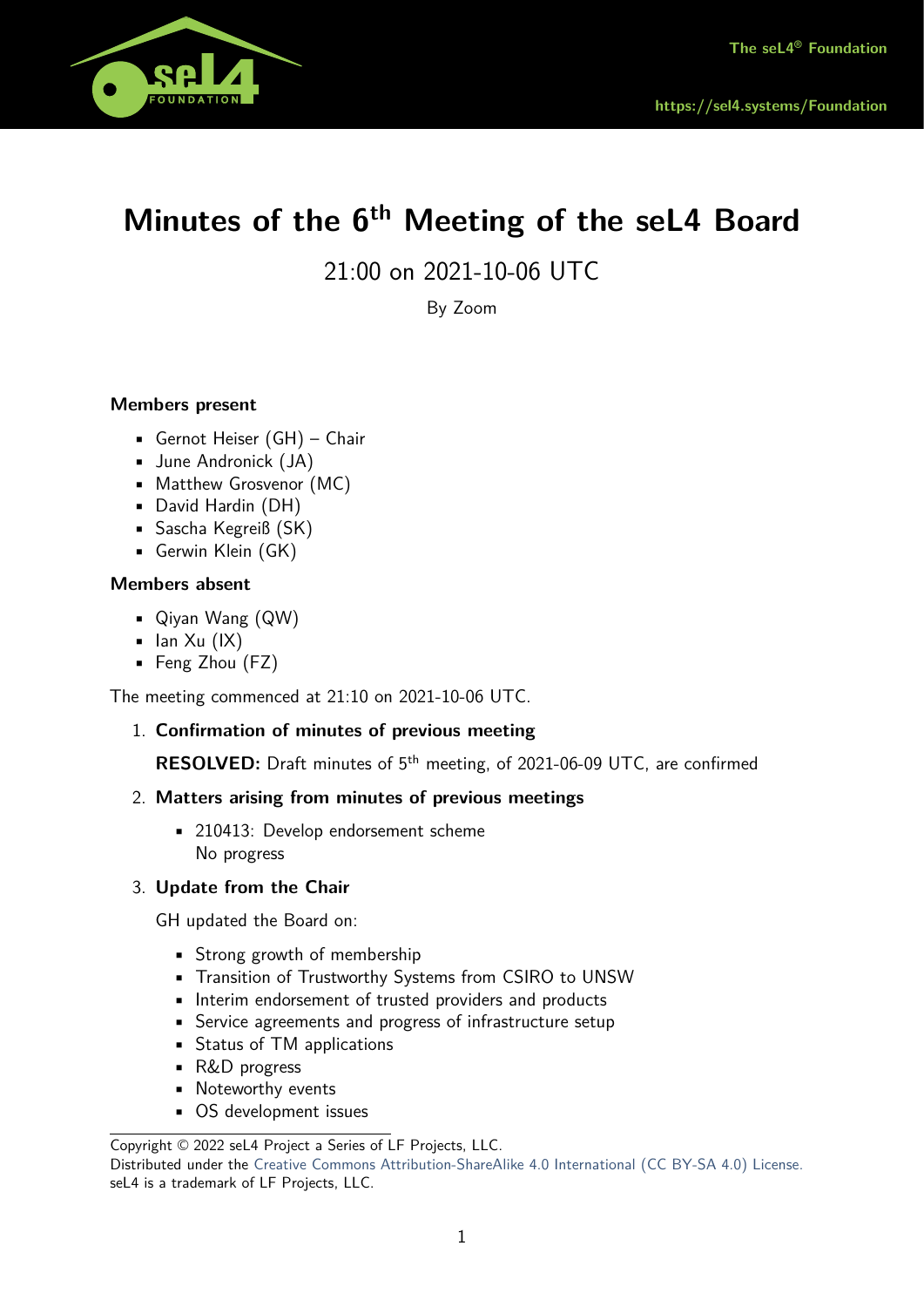# 4. **Update from the TSC Chair and matters arising**

GK updated the Board on:

- Shepherding of pull requests
- Strong increase of community engagement
- Challenge for endorsements depending on people volunteering their time
- Status of CI test infrastructure

## 5. **Board committees and membership:**

Matthew Grosvenor agreed to join the Marketing Committee. The new composition of the Board committees is:

- Compliance Committee (CC): June Andronick, Gernot Heiser, Gerwin Klein
- Outreach Committee (OC): June Andronick, David Hardin, Gernot Heiser, Daniel Potts, Sascha Kegreiß
- Marketing Committee (MC): June Andronick, Gernot Heiser, Matthew Grosvenor

### 6. **Budget**

The Board discussed the proposed new budget, taking into account the significant revenue increase since the last budget was approved. Some last-minute changes (planned expenditure no longer needed) were incorporated.

#### **Declarations of interest:**

- $\blacksquare$  GH declared a conflict of interest in items marked with note (1).
- JA declared an interest in items marked with note (2) and (3).
- GK declared an interest in items marked with note (3).

**RESOLVED:** The revised FY2021 budget is approved as amended during the meeting.

### 7. **Future meetings**

Future meetings will be held on demand, the next one likely early in the new year to approve the FY2022 budget. The meetings may be held by zoom or email.

### 8. **AOB**

Nothing raised under this item.

The meeting closed at 22:05 UTC.

## **ACTION SUMMARY**

| From         | Item | Owner | Status | Action                                                  |
|--------------|------|-------|--------|---------------------------------------------------------|
| $21-04-13$ 9 |      | CC.   | TBD.   | Develop endorsement scheme for services and<br>products |

### **Meeting Attendance**

Current financial year, starting 2021-04-01: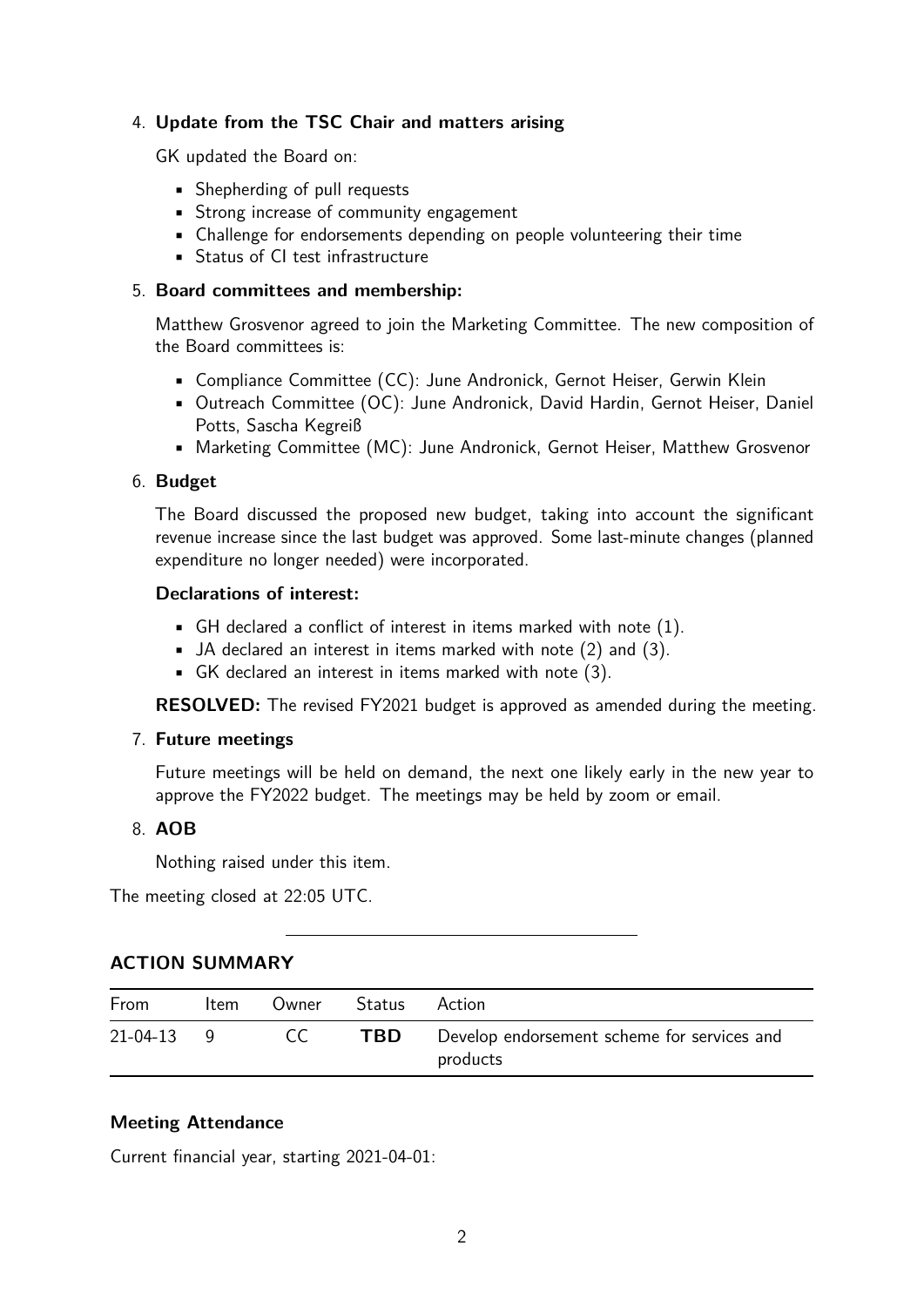| Name              | Eligible | Attended |
|-------------------|----------|----------|
| Gernot Heiser     | 3        | 3        |
| June Andronick    | 3        | 3        |
| Matthew Grosvenor |          |          |
| David Hardin      | 3        | 3        |
| Sascha Kegreiß    | 3        | 3        |
| Gerwin Klein      | 3        | 3        |
| Qiyan Wang        | 1        |          |
| lan Xu            |          |          |
| Feng Zhou         |          |          |

## **Acronyms**

- **TS** The Trustworthy Systems research group at UNSW Sydney
- **LF** The Linux® Foundation
- **TSC** The Technical Steering Committee of the seL4 Foundation
- **CC** The Compliance Committee of the seL4 Foundation
- **OC** The Outreach Committee of the seL4 Foundation
- **MC** The Marketing Committee of the seL4 Foundation

**ATTACHMENTS:** Budget on next page

*Apud An*<br>Signed as a true record **2022-03-04**